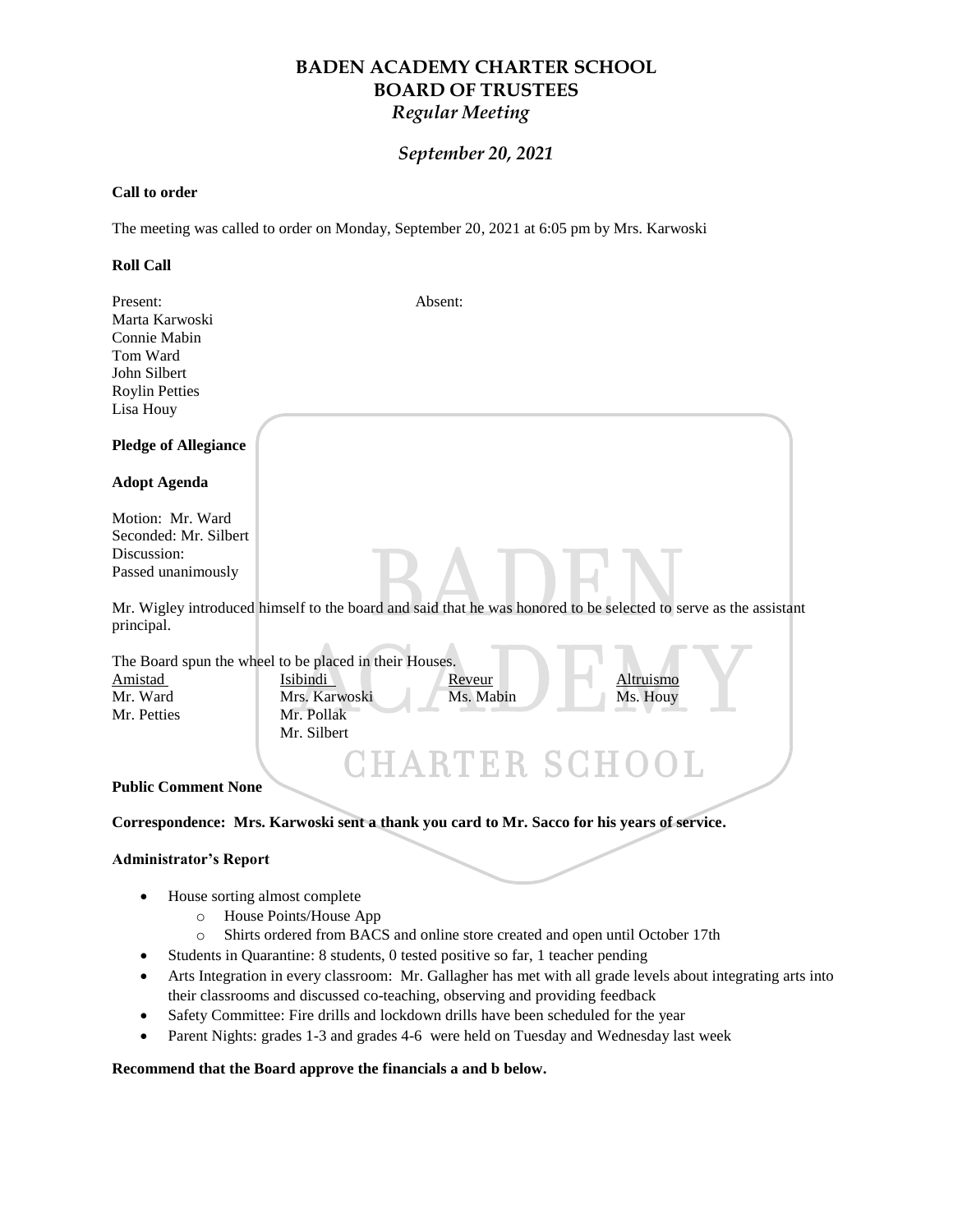## **BADEN ACADEMY CHARTER SCHOOL BOARD OF TRUSTEES** *Regular Meeting*

### *September 20, 2021*

**a. Recommend the Board approve the list of invoices paid in August, 2021 in the amount of \$359,209.68 from the general fund.**

**b. Recommend the Board approve the financials dated August 31, 2021.**

Motion: Mr. Petties Second: Mr. Ward Discussion: Passed unanimously

### **c. Recommend the Board approve CCI Estimate #6168 for AC-ANYWHERE Carts and CCI Estimate #6179 for Dell Touch Monitors using Title I funds**

Motion: Ms. Mabin Second: Mrs. Houy Discussion: Mr. Petro explained that we are replacing some carts that are not suitable for chromebooks. Passed unanimously

#### **Executive Session**

Recommend the Board go into executive session to discuss legal and personnel matters, in accordance with Pennsylvania's *Sunshine Law*, 65 Pa.C.S.A. § At 6:16 pm

**CHARTER SCHOOL** 

Motion: Mr. Silbert Second: Ms. Houy Discussion: Passed: Unanimously

Recommend the Board come out of executive session at 7:09 pm

Motion: Mr. Ward Second: Ms. Houy Discussion: Passed: Unanimously

**Recommend that the Board approve the Personnel Report dated September 20, 2021**

Motion: Mr. Silbert Second: Mr. Ward Discussion: Passed: Unanimously

**Board Member Questions & Comments None**

**Date of next Board Meeting is October 18, 2021 at 6 pm**

**Adjourn at 7:10 pm**

Motion: Ms. Houy